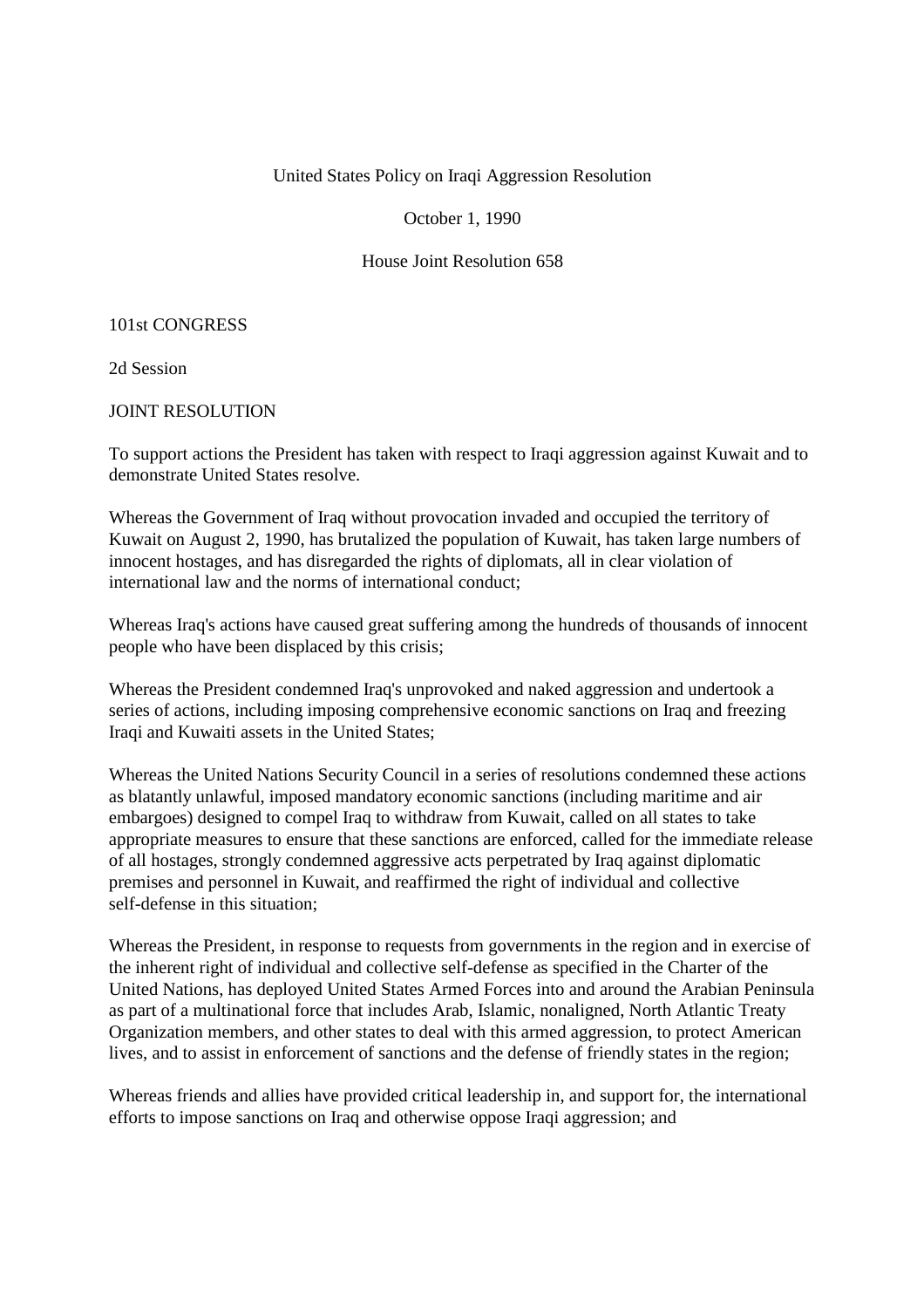Whereas these actions have thus far deterred Iraq from initiating hostilities against other friendly states in the region or against United States forces: Now, therefore, be it

Resolved by the Senate and House of Representatives of the United States of America in Congress assembled,

# SECTION 1. SHORT TITLE.

This resolution may be cited as the `United States Policy on Iraqi Aggression Resolution'.

### SEC. 2. DECLARATION OF UNITED STATES OBJECTIVES AND POLICIES.

(a) UNITED STATES OBJECTIVES- United States policy in the Persian Gulf, as stated by the President and hereby affirmed by the Congress, is directed toward--

(1) the immediate, unconditional, and complete withdrawal of all Iraqi forces from Kuwait;

(2) the restoration of Kuwait's legitimate government;

(3) the security and stability of the Persian Gulf region;

(4) the protection of American citizens abroad, and the release of all those held hostage by Iraq; and

(5) the fostering of a new world order, freer from the threat of terror, stronger in the pursuit of justice, and more secure in the quest for peace.

(b) IMPORTANCE OF SECURITY AND STABILITY OF THE REGION- The United States and the international community recognize the importance of the security and stability of the Persian Gulf region and adequate access to its energy resources. The United States and the international community must continue to oppose Iraq's armed aggression against Kuwait, a flagrant violation of international law which threatens global economic security and constitutes a serious challenge to international efforts to build a stable and peaceful environment in the post-Cold War era.

(c) CONDEMNATION OF IRAQ--The United States and the international community--

(1) should continue to condemn Iraq for its flagrant aggression, its abysmal human rights record, its support for international terrorism, its efforts to destabilize the region, its taking of civilian hostages, its terrorism of diplomats and violations of diplomatic premises, and its continuing efforts to develop and its demonstrated willingness to use weapons of mass destruction; and

(2) should hold Iraq and its leaders accountable for such actions.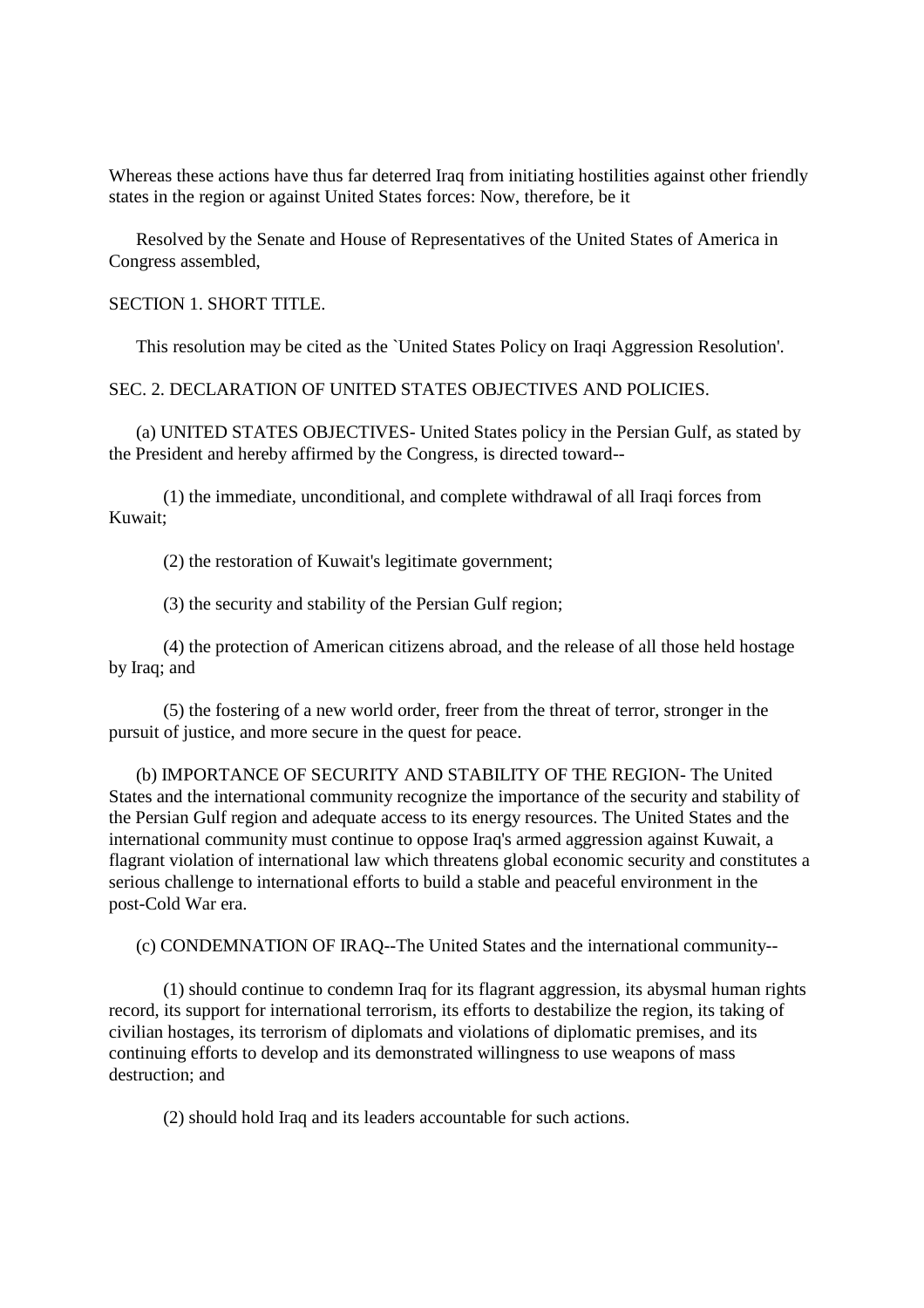(d) SUPPORT FOR DEPLOYMENT OF UNITED STATES ARMED FORCES- The Congress--

(1) supports the deployment by the President of United States Armed Forces to the Persian Gulf region in response to Iraq's military aggression;

(2) expresses its appreciation to and support for the members of the Armed Forces who have been deployed to that region and to the members of the Ready Reserve and the National Guard who have been ordered to active duty; and

(3) declares its support for them as they perform their vital role in the achievement of United States objectives.

(e) UNITED STATES EFFORTS TO PROMOTE INTERNATIONAL COOPERATION-The Congress commends the President for his successful efforts to promote international consensus and cooperation in response to this crisis. The United States should continue its efforts  $to--$ 

(1) strengthen the international consensus against Iraq's aggression, through broadening cooperation with the Soviet Union, other members of the international community, and the United Nations;

(2) obtain additional and substantial commitments of air, sea, and ground forces from other nations in support of the multinational forces deployed in the Persian Gulf region in response to Iraq's aggression;

(3) obtain increased financial assistance and other support from other nations for those multinational forces;

(4) obtain substantial tangible international assistance for those nations that have suffered financial losses as a result of their support for the United Nations trade embargo against Iraq; and

(5) obtain adequate international humanitarian assistance for those foreign nationals who have fled Iraq and Kuwait.

(f) OTHER UNITED STATES ACTIONS- The United States should also--

(1) continue to seek international consensus--

(A) to contain Iraq's conventional, chemical, biological, and nuclear weapons and ballistic missile programs, and

(B) to stop the export to Iraq of dual use technology and military components, including technology and components of direct or indirect United States origin;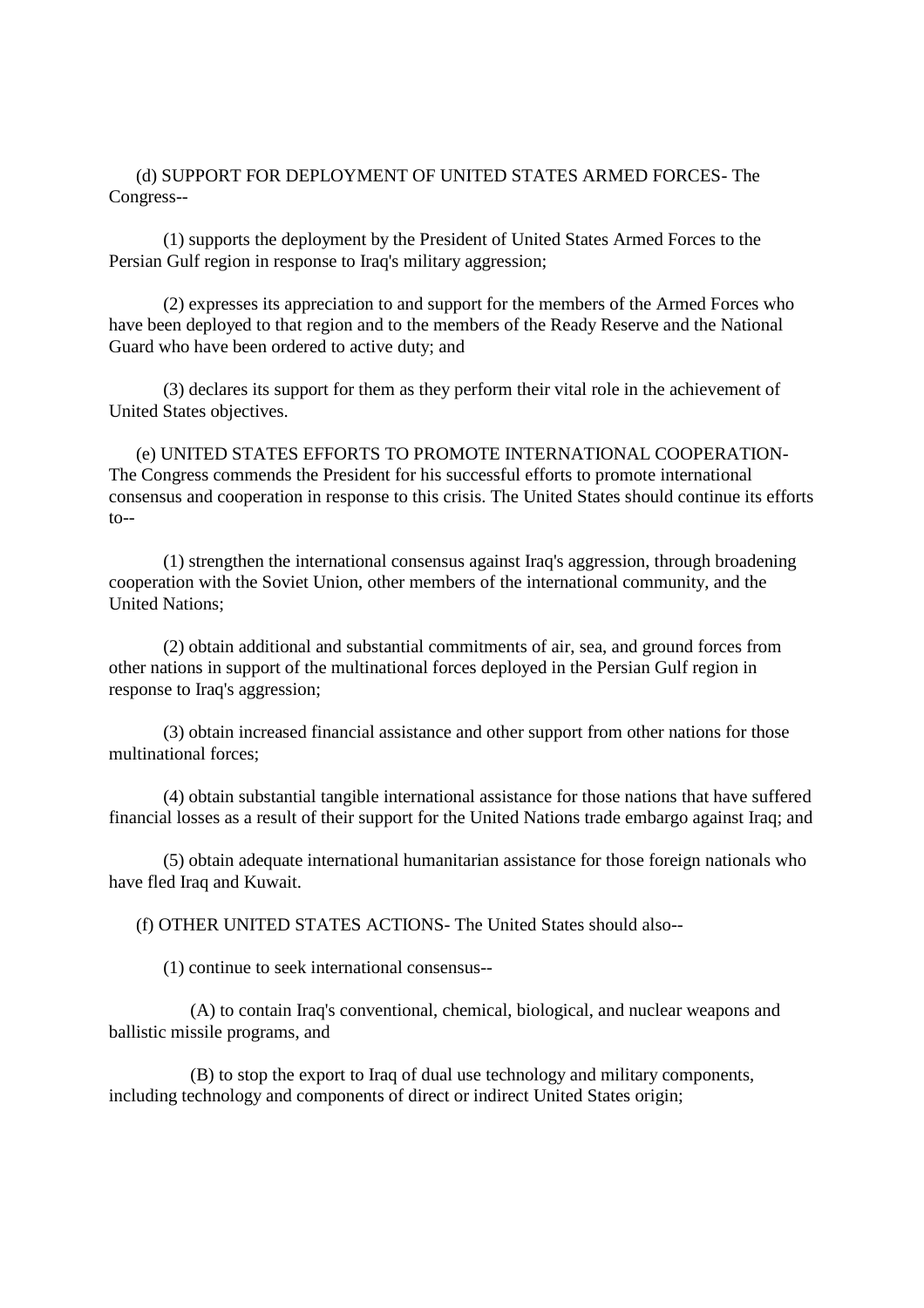(2) continue to seek international consensus to address regional problems of arms proliferation, including conventional weapons, ballistic missiles, and weapons of mass destruction (chemical, biological, and nuclear weapons), and to seek to ensure that conventional weapons transfers to the region reflect legitimate security needs of the recipient nation;

(3) continue its stated policy to maintain Israel's economic well-being and qualitative military advantage in the Middle East (including through means such as technology transfers and defense cooperation), and continue its efforts to achieve an Arab-Israeli peace settlement; and

(4) continue promoting respect for internationally recognized human rights and the rule of law, and support the development of democratic institutions, throughout the region.

(g) SUPPORT FOR ACTIONS OF THE UNITED NATIONS-

(1) COMMENDATION OF THE UNITED NATIONS- The United Nations should be commended for its timely, unified, and strong response to Iraq's armed aggression against Kuwait.

(2) COMMENDATION OF SECURITY COUNCIL MEMBERS- The member states of the United Nations Security Council who formulated a coordinated and unprecedented international policy response to Iraq's aggression through the adoption of Resolutions 660, 661, 662, 664, 665, 666, 667, and 668 should also be commended.

(3) AFFIRMATION OF RESOLUTIONS- The Congress affirms its support for those Security Council resolutions.

(4) INTERNATIONAL IMPLEMENTATION OF RESOLUTIONS- The Congress calls on all nations to fully support and comply with the resolutions adopted by the Security Council and to strengthen the enforcement of the sanctions imposed by the United Nations against Iraq.

(5) CONTINUATION OF DIPLOMATIC EFFORTS- The United States and other members of the international community should continue efforts to achieve a diplomatic solution to the crisis in the Persian Gulf region through implementation of those resolutions.

#### SEC. 3. EFFORTS TO ACHIEVE UNITED STATES OBJECTIVES AND POLICIES.

The Congress supports the President's emphasis on diplomatic efforts, international sanctions, and negotiations under the auspices of the United Nations to achieve the United States objectives and policies set forth in section 2. The United States shall continue to emphasize the use of diplomatic and other nonmilitary means in order to achieve those objectives and policies, while maintaining credible United States and multinational deterrent military force.

#### SEC. 4. WAR POWERS FINDINGS.

The Congress finds that--